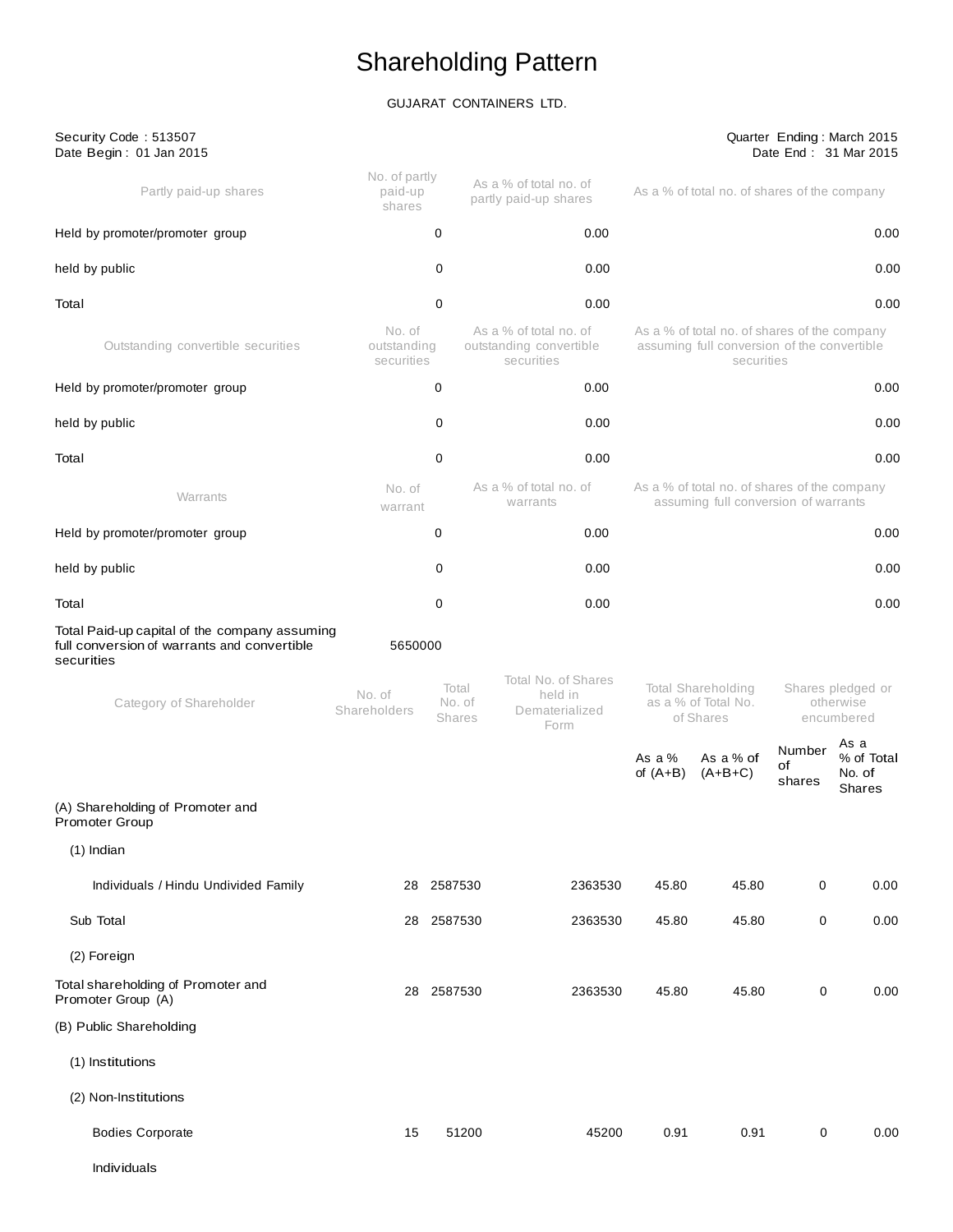| Individual shareholders holding<br>nominal share capital up to Rs. 1 lakh                  | 10221       | 2268770 | 40100       | 40.16  | 40.16  | 0 | 0.00 |
|--------------------------------------------------------------------------------------------|-------------|---------|-------------|--------|--------|---|------|
| Individual shareholders holding<br>nominal share capital in excess of Rs. 1 lakh           | 3           | 705300  | 0           | 12.48  | 12.48  | 0 | 0.00 |
| Any Others (Specify)                                                                       | 123         | 37200   | 2900        | 0.66   | 0.66   | 0 | 0.00 |
| Non Resident Indians                                                                       | 117         | 36100   | 2000        | 0.64   | 0.64   | 0 | 0.00 |
| <b>Hindu Undivided Families</b>                                                            | 6           | 1100    | 900         | 0.02   | 0.02   | 0 | 0.00 |
| Sub Total                                                                                  | 10362       | 3062470 | 88200       | 54.20  | 54.20  | 0 | 0.00 |
| Total Public shareholding (B)                                                              | 10362       | 3062470 | 88200       | 54.20  | 54.20  | 0 | 0.00 |
| Total $(A)+(B)$                                                                            | 10390       | 5650000 | 2451730     | 100.00 | 100.00 | 0 | 0.00 |
| (C) Shares held by Custodians and against<br>which Depository Receipts have been<br>issued | 0           | 0       | $\mathbf 0$ | 0.00   | 0.00   | 0 | 0.00 |
| (1)                                                                                        | $\mathbf 0$ | 0       | $\mathbf 0$ | 0.00   | 0.00   | 0 | 0.00 |
| (2)                                                                                        | 0           | 0       | 0           | 0.00   | 0.00   | 0 | 0.00 |
| Sub Total                                                                                  | 0           | 0       | 0           | 0.00   | 0.00   | 0 | 0.00 |
| Total $(A)+(B)+(C)$                                                                        | 10390       | 5650000 | 2451730     | 0.00   | 100.00 | 0 | 0.00 |

Notes:

1. For determining public shareholding for the purpose of Clause 40A

2. For definitions of Promoter and Promoter Group, refer to Clause 40A.

3. Public shareholding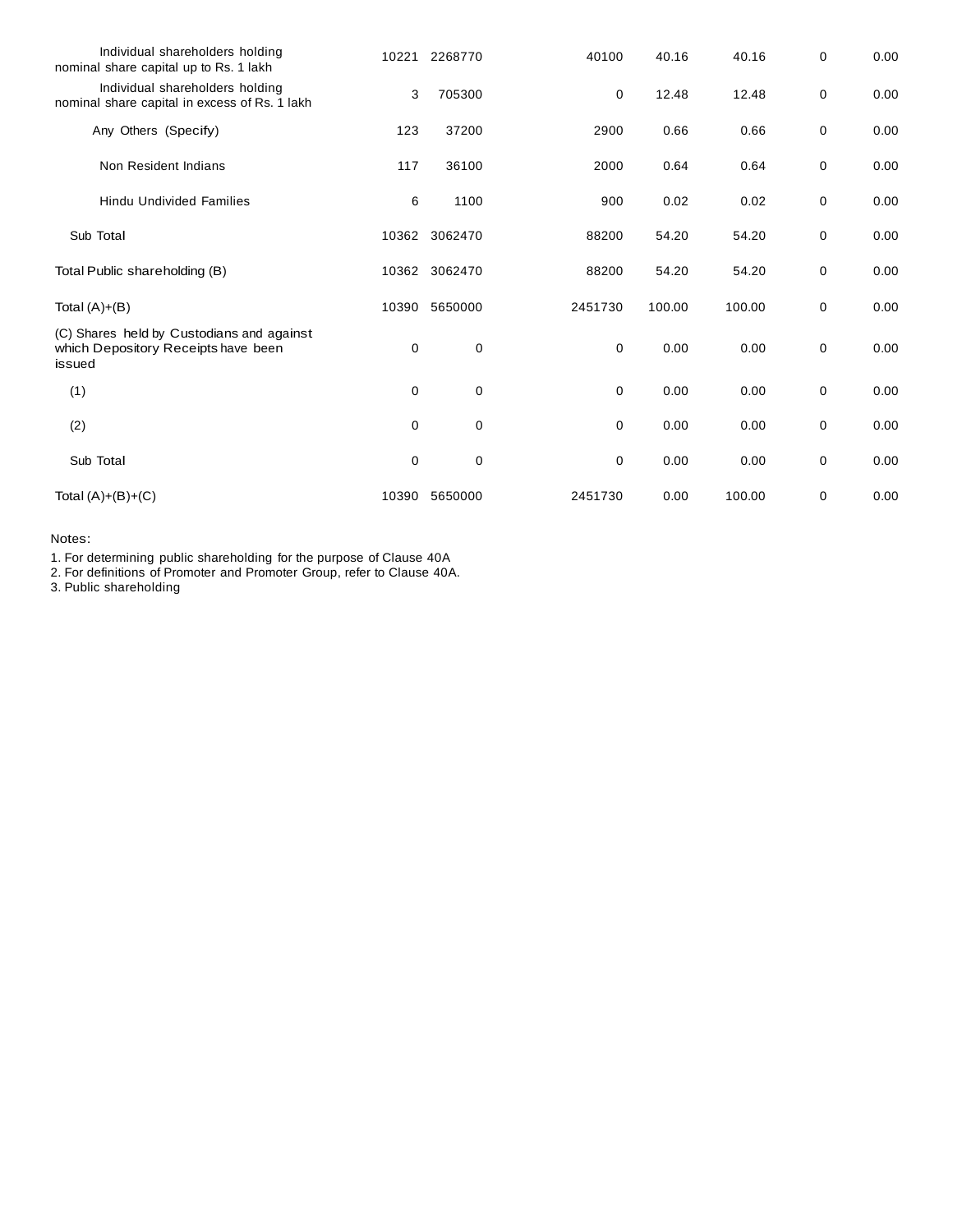Shareholding of securities (including shares, warrants, convertible securities) of persons belonging to the category Promoter and Promoter Group

### Scrip Code : 513507 Quarter ending : March 2015

### Shareholder As a % of No. of grand Shares total No As a held (A)+ percentage  $(B) +$  $(C)$ % of grand total  $(A)$ +  $(B)+$ (C) of subclause  $(I)(a)$ Number of warrants held As a % total number of warrants of the same class Number of convertible securities held As a % total number of convertible securities of the same class 1 Kiran Shah 10,37,330 18.36 0 0.00 0.00 0 0.00 0 0.00 18.36 2 Geeta K Shah 1,47,100 2.60 0 0.00 0.00 0 0.00 0 0.00 2.60 3 Kiran Shah 14,100 0.25 0 0.00 0.00 0 0.00 0 0.00 0.25 4 Pravin H Shah 43,300 0.77 0 0.00 0.00 0 0.00 0 0.00 0.77 5 Geeta Kiran Shah 2,84,000 5.03 0 0.00 0.00 0 0.00 0 0.00 5.03 6 Pravin Hiralal Shah 5,000 0.09 0 0.00 0.00 0 0.00 0 0.00 0.09 7 Pradip M Shah 4,500 0.08 0 0.00 0.00 0 0.00 0.00 0 0.00 0.00 0.08 0.08 8 Geeta K Shah 1,100 0.02 0 0.00 0.00 0 0.00 0.00 0 0.00 0.00 0.02 9 Kiran Shah 1,100 0.02 0 0.00 0.00 0 0.00 0 0.00 0.02 10 Pravin Shah 1,100 0.02 0 0.00 0.00 0 0.00 0 0.00 0.02 11 Minaxiben Shah 900 0.02 0 0.00 0.00 0 0.00 0 0.00 0.02 12 Arvindbhai Shah 800 0.01 0 0.00 0.00 0 0.00 0 0.00 0.01 13 Pradipbhai Shah 500 0.01 0 0.00 0.00 0 0.00 0 0.00 0.01 14 Pravin Hiral Shah 500 0.01 0 0.00 0.00 0 0.00 0 0.00 0.01 15 Geetaben Shah 100 0.00 0 0.00 0.00 0 0.00 0 0.00 0.00 16 Pradipkumar Shah 100 0.00 0 0.00 0.00 0 0.00 0 0.00 0.00 17 Shah Geeta Devi Kiran 100 0.00 0 0.00 0.00 0 0.00 0 0.00 0.00 18 Shah Kiranray A 100 0.00 0 0.00 0.00 0 0.00 0 0.00 0.00 19 KiranrayA Shah 100 0.00 0 0.00 0.00 0 0.00 0 0.00 0.00 20 Pradipbhai Shah 100 0.00 0 0.00 0.00 0 0.00 0 0.00 0.00 21 Pradipray Shah 100 0.00 0 0.00 0.00 0 0.00 0 0.00 0.00 Sl.No. Name of the Details of Shares Encumbered shares (\*) Details of warrants As a Details of convertible securities Total shares (including underlying shares assuming full conversion of warrants and convertible securities) as a % of diluted share capital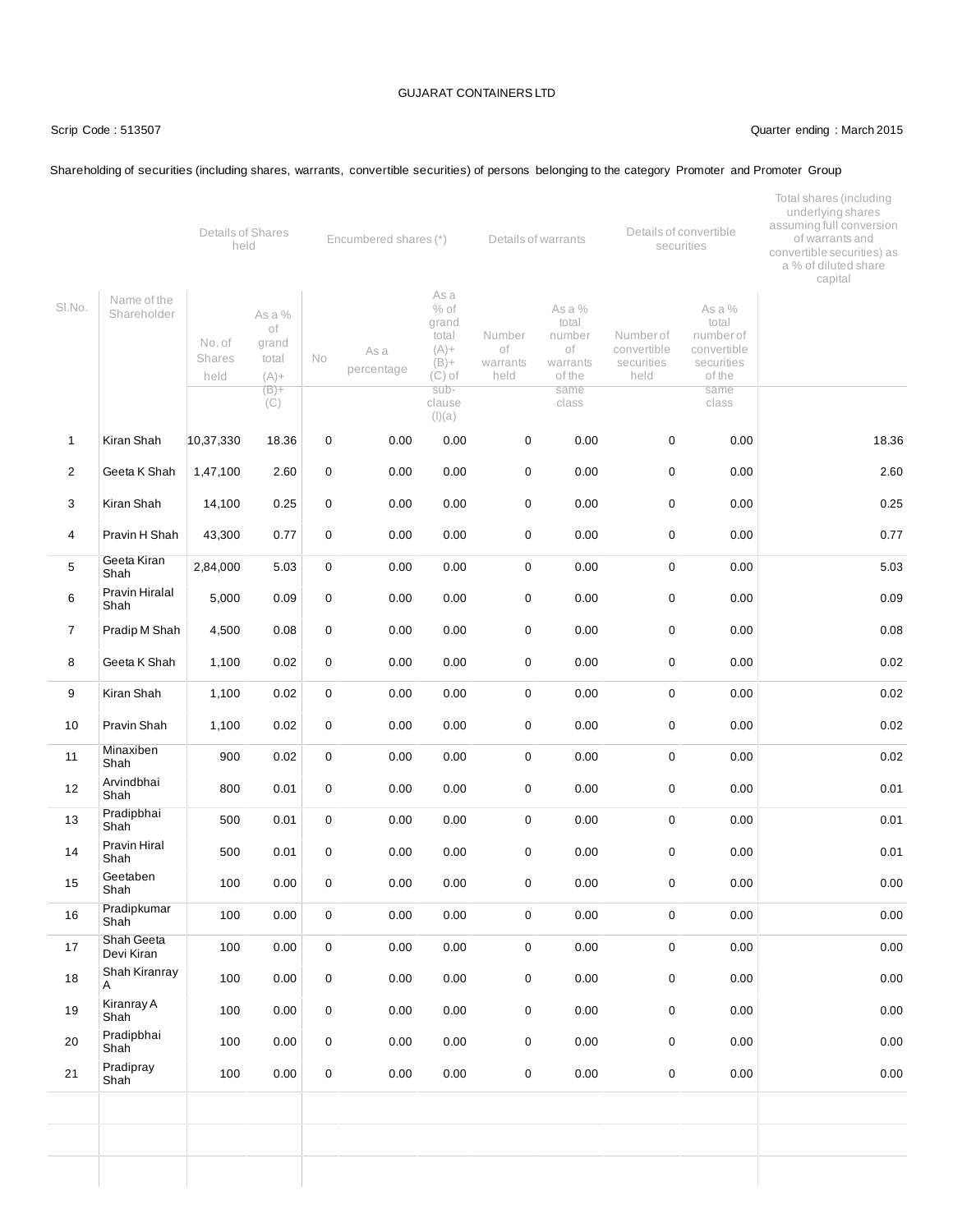| 22 | Pradip Shah           | 100       | 0.00  | $\mathbf 0$ | 0.00 | 0.00 | 0           | 0.00 | 0 | 0.00 | 0.00  |
|----|-----------------------|-----------|-------|-------------|------|------|-------------|------|---|------|-------|
| 23 | Pradipchandr1<br>Shah | 100       | 0.00  | 0           | 0.00 | 0.00 | 0           | 0.00 | 0 | 0.00 | 0.00  |
| 24 | Pradip Shah           | 100       | 0.00  | $\mathbf 0$ | 0.00 | 0.00 | 0           | 0.00 | 0 | 0.00 | 0.00  |
| 25 | Geetaben<br>Shah      | 100       | 0.00  | 0           | 0.00 | 0.00 | $\mathbf 0$ | 0.00 | 0 | 0.00 | 0.00  |
| 26 | Neha Vivek<br>Vora    | 5,16,500  | 9.14  | $\mathbf 0$ | 0.00 | 0.00 | 0           | 0.00 | 0 | 0.00 | 9.14  |
| 27 | Neil Kiran<br>Shah    | 5,25,700  | 9.30  | $\mathbf 0$ | 0.00 | 0.00 | 0           | 0.00 | 0 | 0.00 | 9.30  |
| 28 | Neha Vora             | 2,900     | 0.05  | $\mathbf 0$ | 0.00 | 0.00 | 0           | 0.00 | 0 | 0.00 | 0.05  |
|    | Total                 | 25,87,530 | 45.80 | $\mathbf 0$ | 0.00 | 0.00 | $\mathbf 0$ | 0.00 | 0 | 0.00 | 45.80 |

(\*) The term encumbrance has the same meaning as assigned to it in regulation 28(3) of the SAST Regulations, 2011.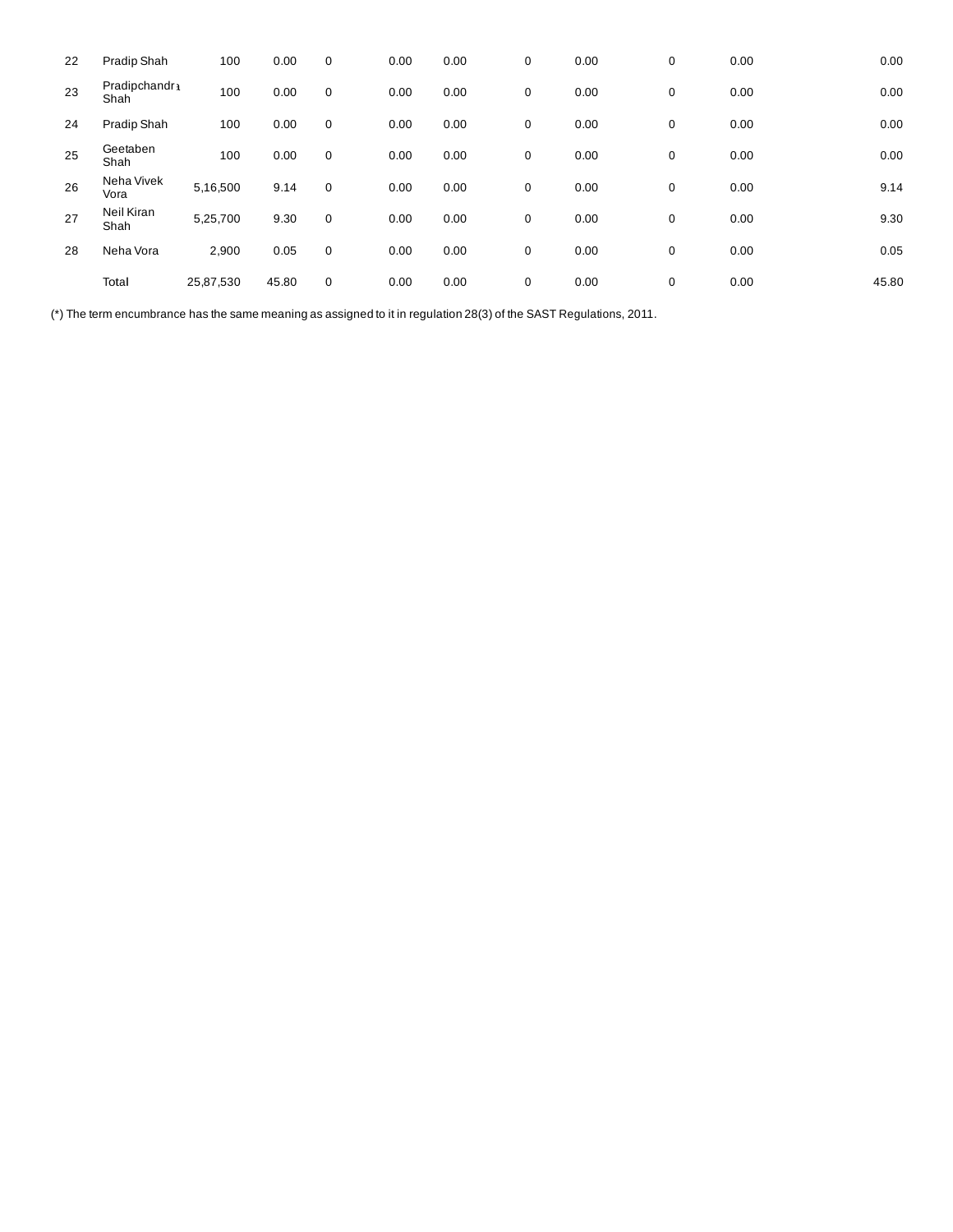# Scrip Code : 513507 Quarter ending : March 2015

### Shareholding of securities (including shares, warrants, convertible securities) of persons belonging to the category Public and holding more than 1% of the total number of shares

|                |                           |                       | <b>Shares</b>                    | Details of warrants              |                                               |                                                | Details of convertible<br>securities                           | Total shares (including underlying                                         |  |  |
|----------------|---------------------------|-----------------------|----------------------------------|----------------------------------|-----------------------------------------------|------------------------------------------------|----------------------------------------------------------------|----------------------------------------------------------------------------|--|--|
| No.            | Shareholder               | <b>Shares</b><br>held | Total<br>No. of<br><b>Shares</b> | Number<br>оf<br>warrants<br>held | number of<br>warrants of<br>the same<br>class | Number of<br>convertible<br>securities<br>held | number of<br>convertible<br>securities of<br>the same<br>class | warrants and convertible<br>securities) as a % of diluted share<br>capital |  |  |
|                | Gajanand K<br>Malpani     | 480000                | 8.50                             | $\mathbf 0$                      | 0.00                                          | 0                                              | 0.00                                                           | 8.50                                                                       |  |  |
| $\overline{2}$ | Laxminarayan<br>G Malpani | 170000                | 3.01                             | 0                                | 0.00                                          | 0                                              | 0.00                                                           | 3.01                                                                       |  |  |
| 3              | Willingdon<br>Cristian    | 55300                 | 0.98                             | $\mathbf 0$                      | 0.00                                          | $\mathbf 0$                                    | 0.00                                                           | 0.98                                                                       |  |  |
|                | Total                     | 705300                | 12.48                            | 0                                | 0.00                                          | 0                                              | 0.00                                                           | 12.48                                                                      |  |  |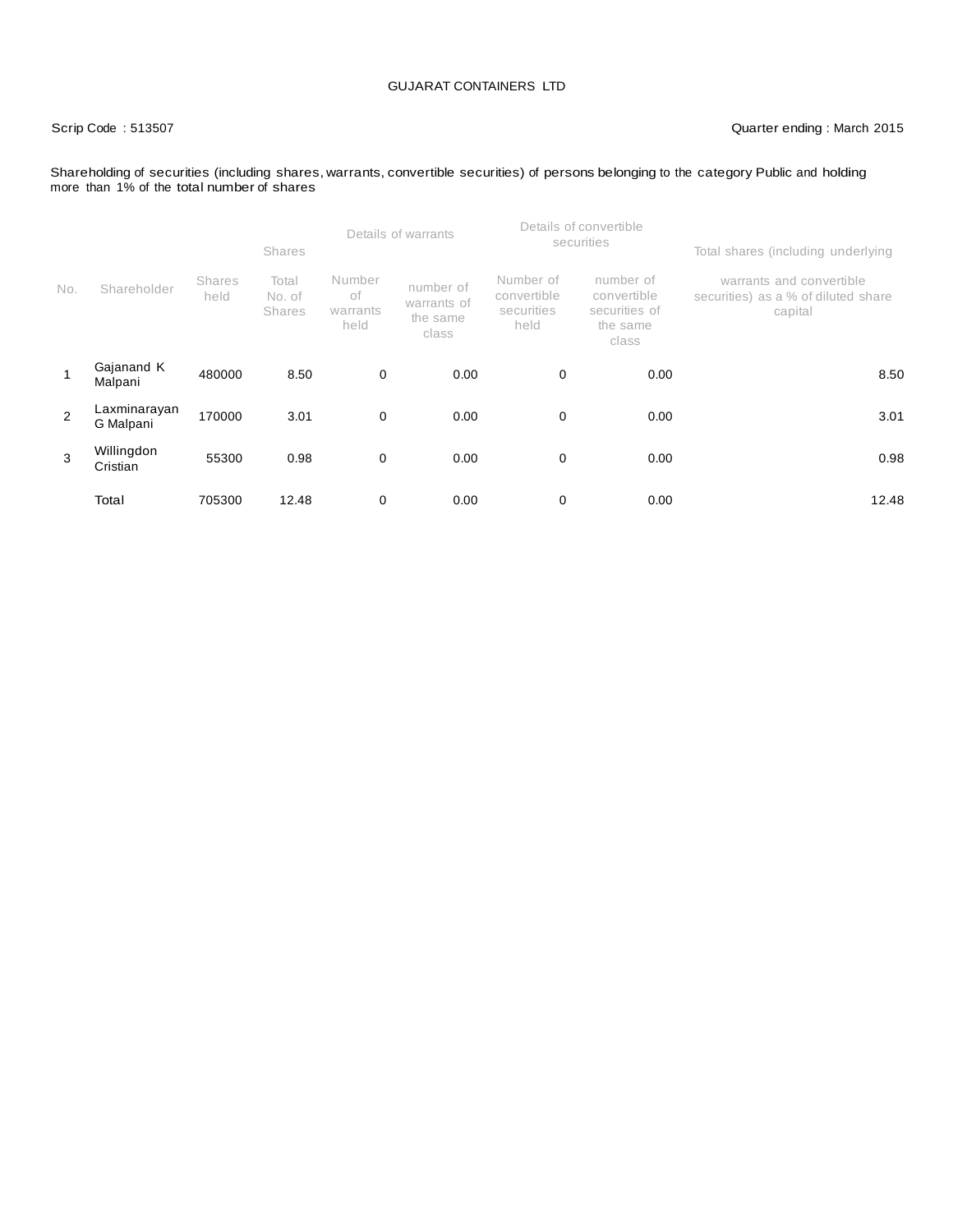Scrip Code : 513507 Quarter ending : March 2015

# Shareholding of securities (including shares, warrants, convertible securities) of persons (together with PAC) belonging to the category "Public" and holding more than 5% of the total number of shares of the company

|            |                                                                                             |                  |                                                       | Details of warrants      |                                                                       | Details of convertible<br>securities           |                                                                                   |                                                                                                                                                        |  |
|------------|---------------------------------------------------------------------------------------------|------------------|-------------------------------------------------------|--------------------------|-----------------------------------------------------------------------|------------------------------------------------|-----------------------------------------------------------------------------------|--------------------------------------------------------------------------------------------------------------------------------------------------------|--|
| SI.<br>No. | Name(s) of the<br>shareholder(s) and<br>the Persons Acting in<br>Concert (PAC) with<br>them | No. of<br>Shares | <b>Shares</b><br>as %<br>of Total<br>No. of<br>Shares | Number<br>оf<br>warrants | As a $%$<br>total<br>number of<br>warrants<br>of the<br>same<br>class | Number of<br>convertible<br>securities<br>held | $%$ w.r.t total<br>number of<br>convertible<br>securities of<br>the same<br>class | Total shares (including<br>underlying shares assuming<br>full conversion of warrants and<br>convertible securities) as a %<br>of diluted share capital |  |
|            | Gajanand K Malpani                                                                          | 480000           | 8.50                                                  | 0                        | 0.00                                                                  | 0                                              | 0.00                                                                              | 8.50                                                                                                                                                   |  |
|            | Total                                                                                       | 480000           | 8.50                                                  | 0                        | 0.00                                                                  | 0                                              | 0.00                                                                              | 8.50                                                                                                                                                   |  |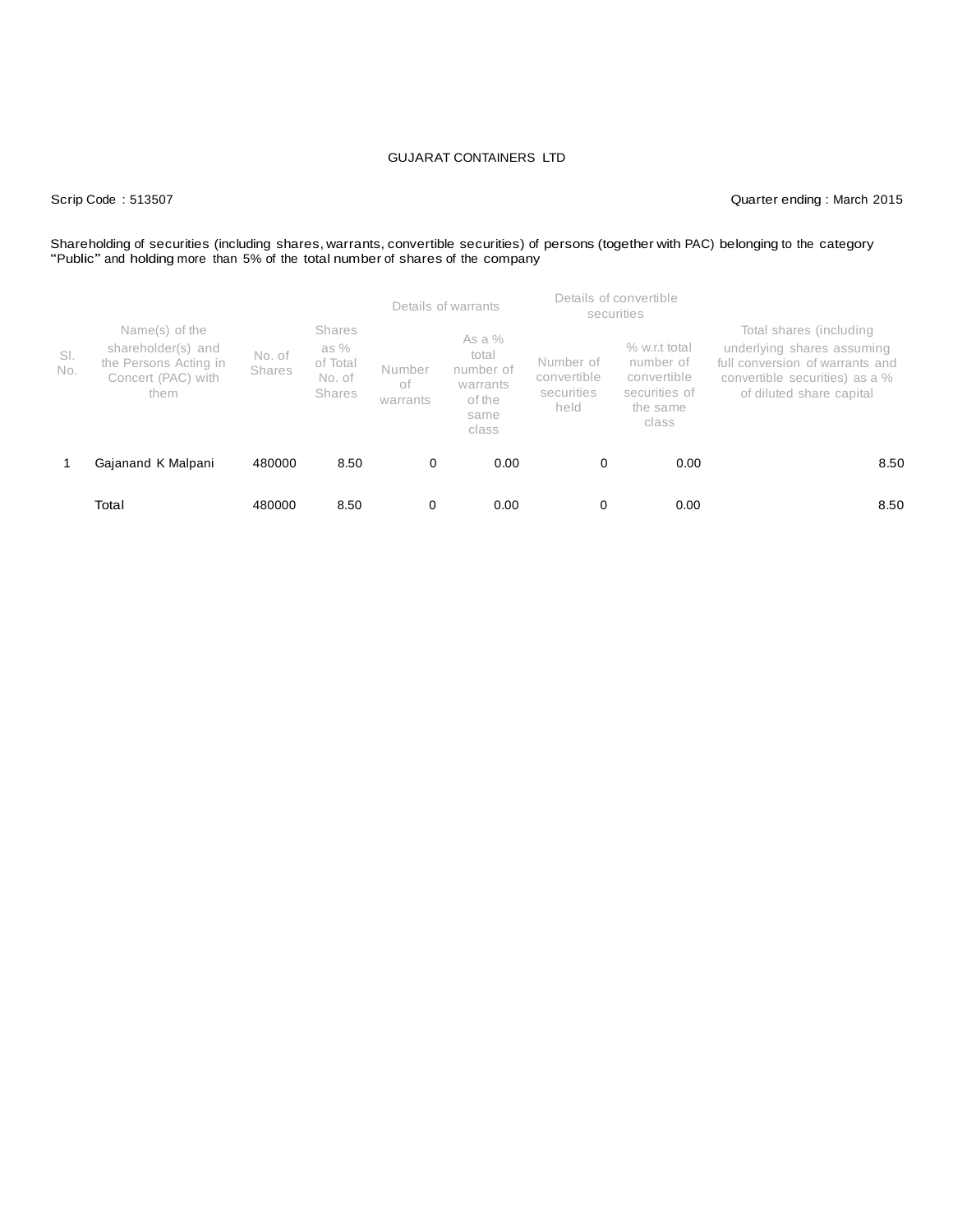# Scrip Code : 513507 Quarter ending : March 2015

# Details of Locked-in Shares

| SI. No. | Name of the Shareholder | No. of Shares | Locked-in Shares as % of<br>Total No. of Shares |
|---------|-------------------------|---------------|-------------------------------------------------|
|         | Neil Shah               | 5,00,000      | 8.85                                            |
| 2       | Neha Vora               | 5,00,000      | 8.85                                            |
|         | Total                   | 10,00,000     | 17.70                                           |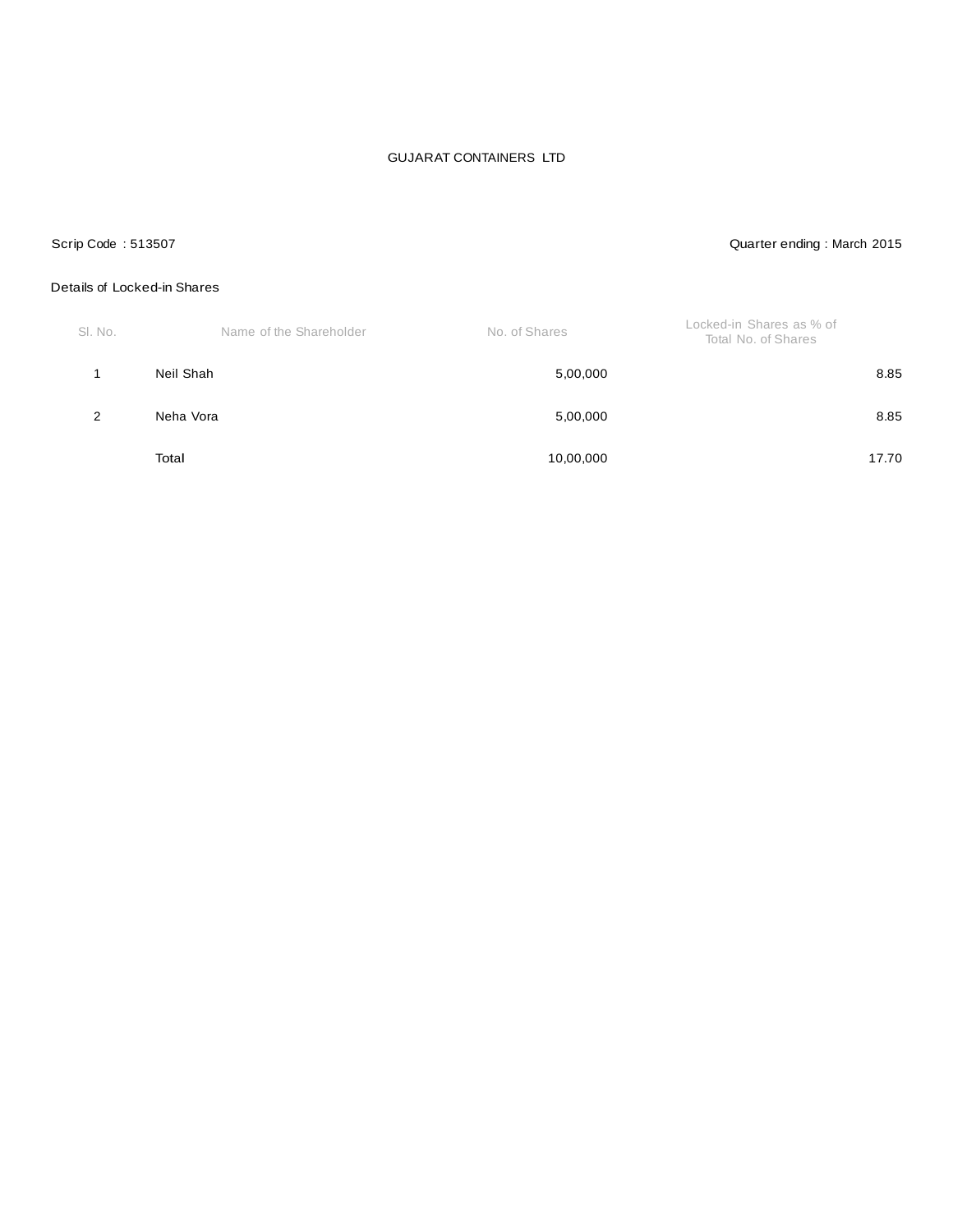# Scrip Code : 513507 Quarter ending : March 2015

# Details of Depository Receipts (DRs)

| - SI.<br>No. | Type of Outstanding DR (ADRs,<br>GDRs. SDRs. etc.) | No. of<br>Outstanding DRs | No. of Shares<br>Underlying<br>Outstanding DRs | Shares Underlying Outstanding DRs as % of<br>Total No. of Shares |
|--------------|----------------------------------------------------|---------------------------|------------------------------------------------|------------------------------------------------------------------|
|--------------|----------------------------------------------------|---------------------------|------------------------------------------------|------------------------------------------------------------------|

### 1 Nil 0.00

Total 0.00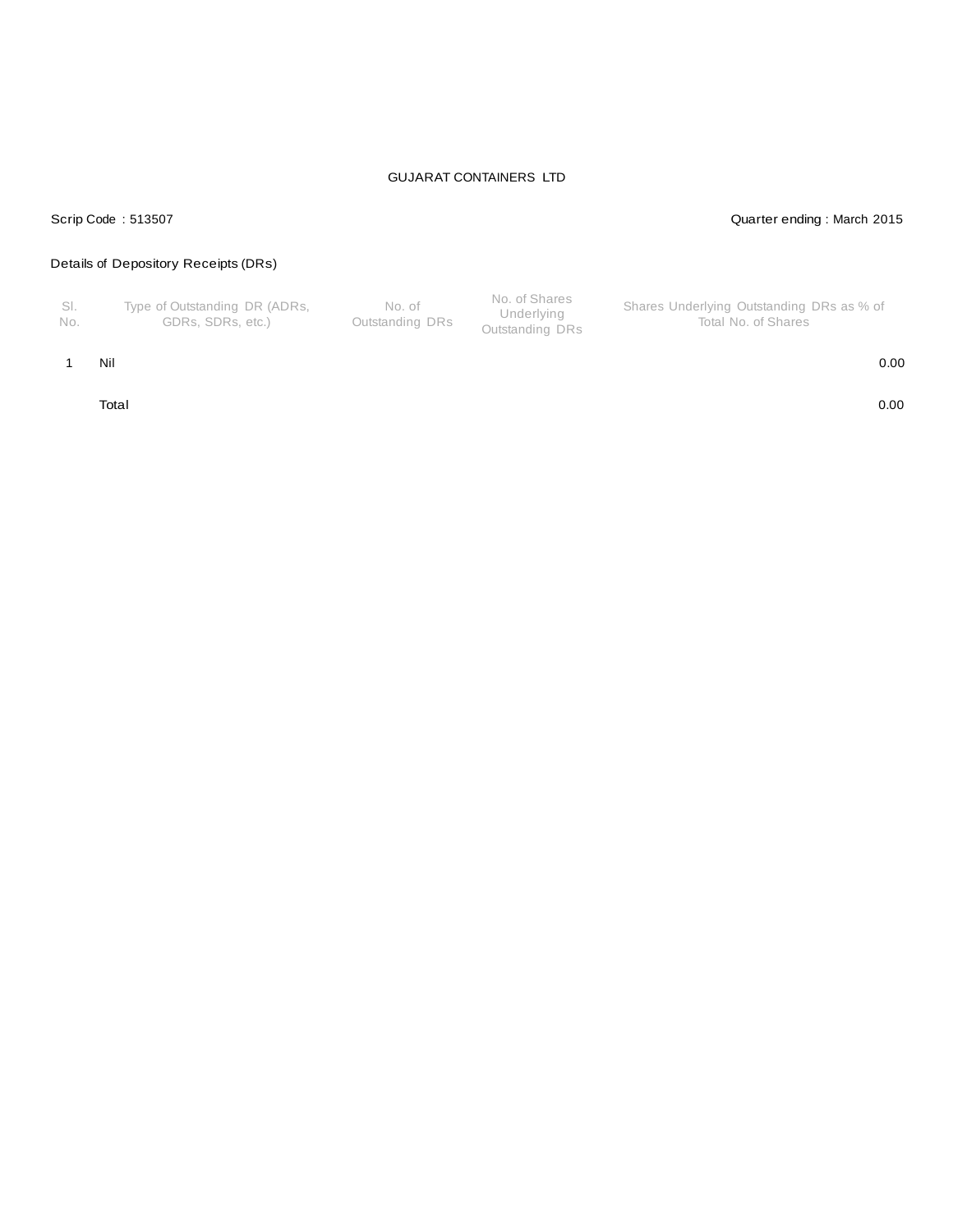Scrip Code : 513507 Quarter ending : March 2015

Holding of Depository Receipts (DRs), where underlying shares held by 'promoter / promoter group' are in excess of 1% of the total number of shares.

| SI.<br>No. | Name of the DR<br>Holder | Type of Outstanding DR (ADRs, GDRs,<br>SDRs, etc.) | No. of<br>Shares<br>Underlying<br>Outstanding<br><b>DRs</b> | Shares Underlying Outstanding DRs as a % of Total<br>No. of Shares |
|------------|--------------------------|----------------------------------------------------|-------------------------------------------------------------|--------------------------------------------------------------------|
|            | Nil                      | Nil                                                |                                                             | 0.00                                                               |

Total 0.00